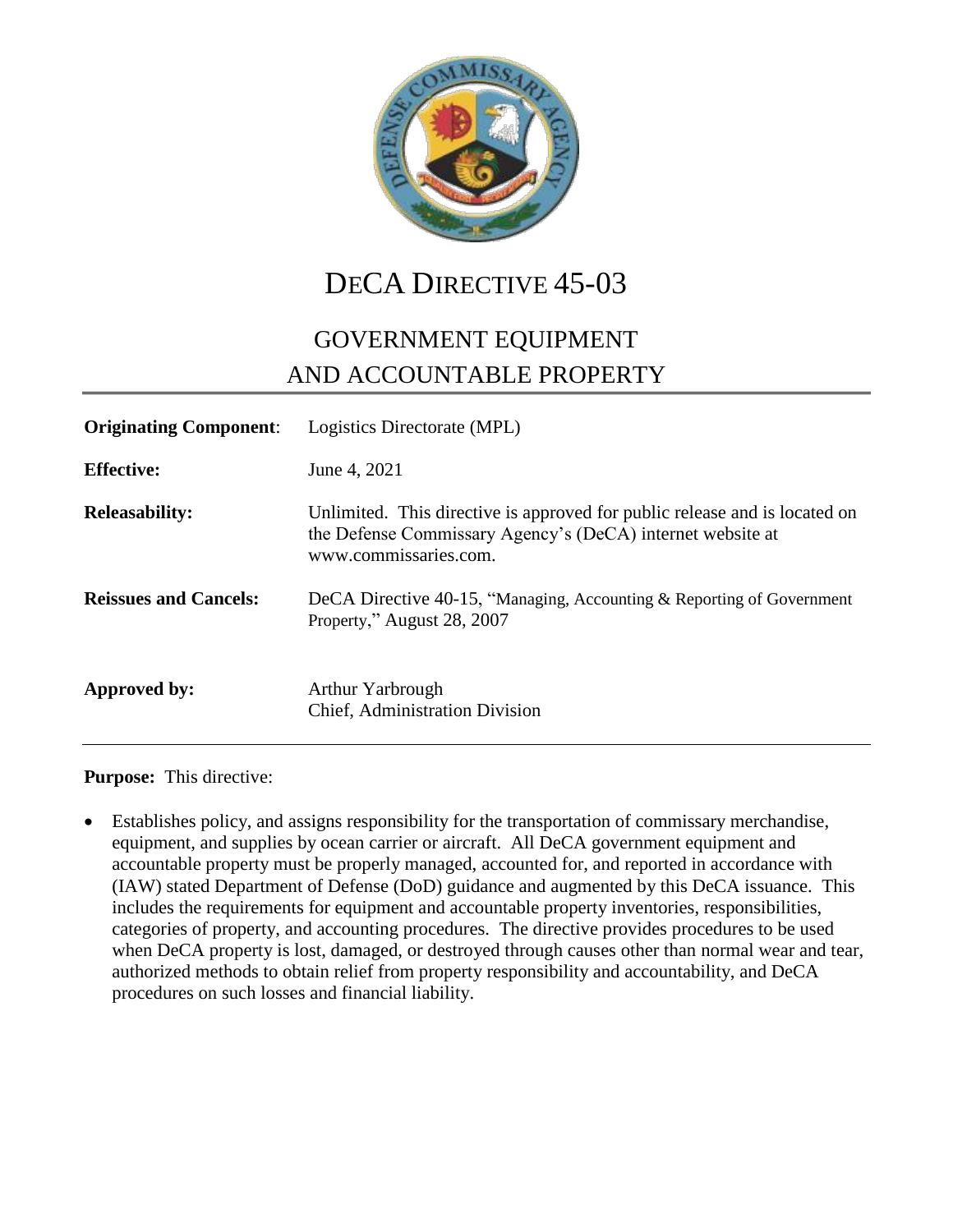## **TABLE OF CONTENTS**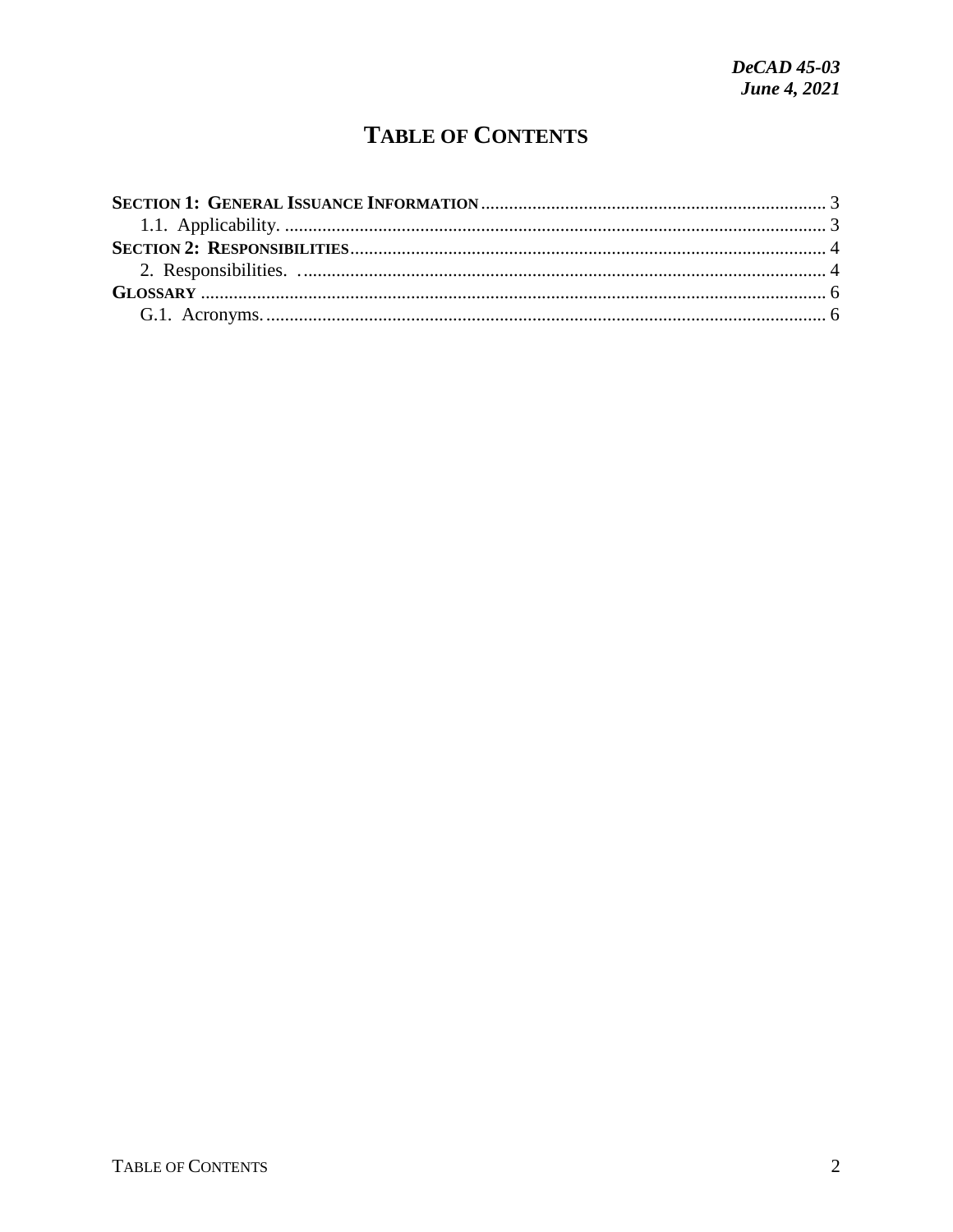### **SECTION 1: GENERAL ISSUANCE INFORMATION**

#### <span id="page-2-1"></span><span id="page-2-0"></span>**1.1. APPLICABILITY.**

a. This directive applies to all DeCA activities and all DeCA personnel IAW DoD Directive (DoDD) 5105.55, "Defense Commissary Agency."

b. This directive applies to third parties [i.e., Contractors, Navy Exchange Market (NEXMART), Federal Agencies] IAW DoD Instruction (DoDI) 5000.64, Accountability and Management of DoD Equipment and Other Accountable Property, DoD 7000.14-R Volume 4, Chapter 6, Property, Plant and Equipment, and as augmented by the requirements of this issuance.

**1.2. Policy**. It is DeCA's policy, IAW DoDI 5000.64 and DoD 7000.14-R, that financial management of all DeCA accountable government property will:

a. Manage accountable property and equipment through Accountable Property System of Record (APSR) and Defense Property Accountability System (DPAS) and Defense Agencies Initiative (DAI) that replaced [Defense Business Management System (DBMS)].

b. Use DeCA internal controls and inventories to account for accountable property and equipment.

c. Use proper use, care, physical protection, and disposal of all government property and equipment in accordance guidance referenced in this directive and DeCA Manual (DeCAM) 40- 15.01.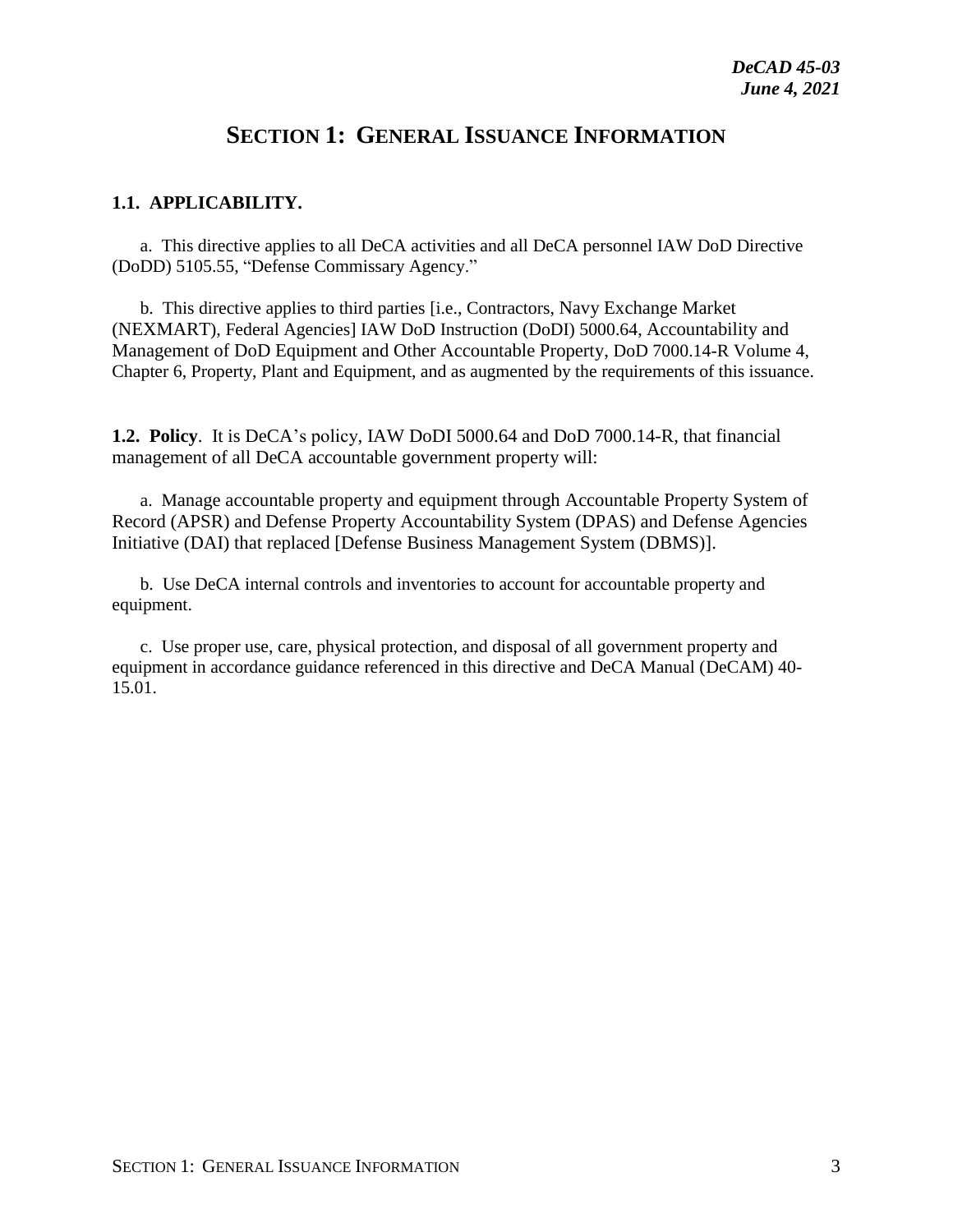### **SECTION 2: RESPONSIBILITIES**

<span id="page-3-1"></span><span id="page-3-0"></span>**2. RESPONSIBILITIES**. DeCA Headquarters (HQ) directors and managers are responsible for providing guidance, assistance, and procedures to area and store personnel in the accountability of DeCA equipment and accountable property. The Property Accountability Branch (MPLRP) will ensure that the procedures in this directive are properly executed. DeCA HQ, Area Offices, Zone Managers, Store Directors, Center Distribution Center (CDC) Managers, and Central Meat Processing Plant (CMPP) Manager are responsible for the daily care, security, and usage of property assigned to their areas of responsibility.

a. DoD Component Head. This is the DeCA Director or the Deputy DeCA Director acting on behalf of the Director.

b. Component Property Lead (CPL). Appointed in writing by the DeCA Director to implement this issuance on behalf of the Component. Formally, the DeCA Deputy Director or Director of the Logistics Directorate, serves as the proponent for property accountability on behalf of the DeCA Director.

c. Approving Authority. Typically a DeCA directorate level director.

d. Accountable Property Officer (APO). Formally the DeCA Property Manager (DPM), also known as the Property Book Officer, Personal Property Manager, and Accountable Officer. This is a DeCA Director or Director's designee (i.e., CPL) appointed position.

e. Responsible Officer (RO). Also known as Property Custodian or Major Hand-Receipt Holder (MHRH). Specifically, Store Directors, CDC Managers, and CMPP Manager are appointed by the APO or CPL, to be the RO.

f. Property Custodian. See RO.

g. Designated Property Representative. The RO will appoint a Designated Property Representative as the point of contact that is responsible for daily property accountability and to conduct annual inventories.

h. Property Disposal Specialist. Manages the Agency's property disposal program.

i. Major Hand-Receipt Holder. The accountable person who is hand-receipted for property. See RO.

j. Individual Responsibility. The obligation of a person to exercise reasonable and prudent actions to use, care for, and safeguard all government property in their possession.

k. Contractor Responsibility. Contractors are responsible and accountable for government property (of any value) in their possession or control. -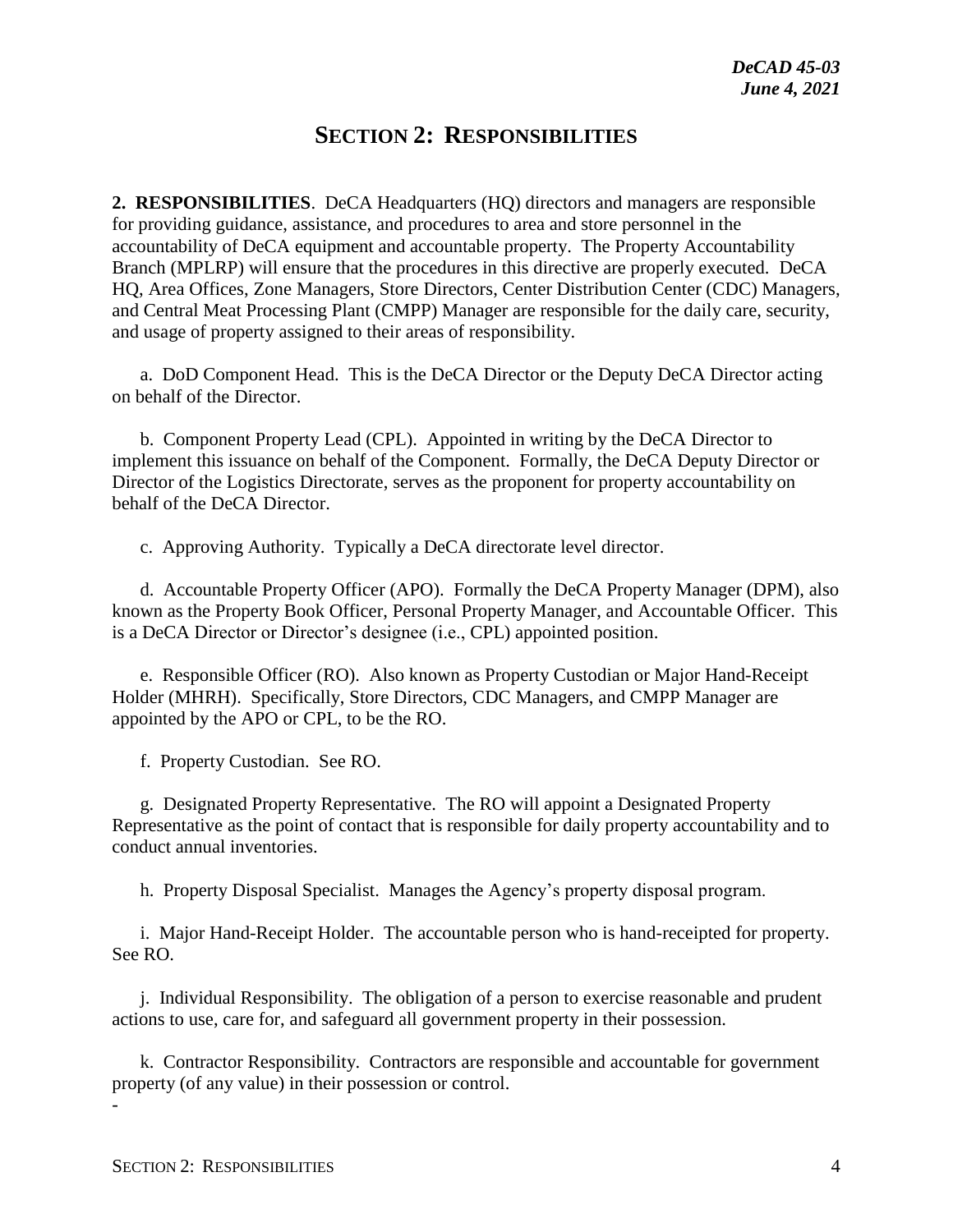l. Third Party Responsibility. Third parties have stewardship responsibility, consistent with the terms and conditions of the accountable contract or third-party agreement, for the government property in their care.